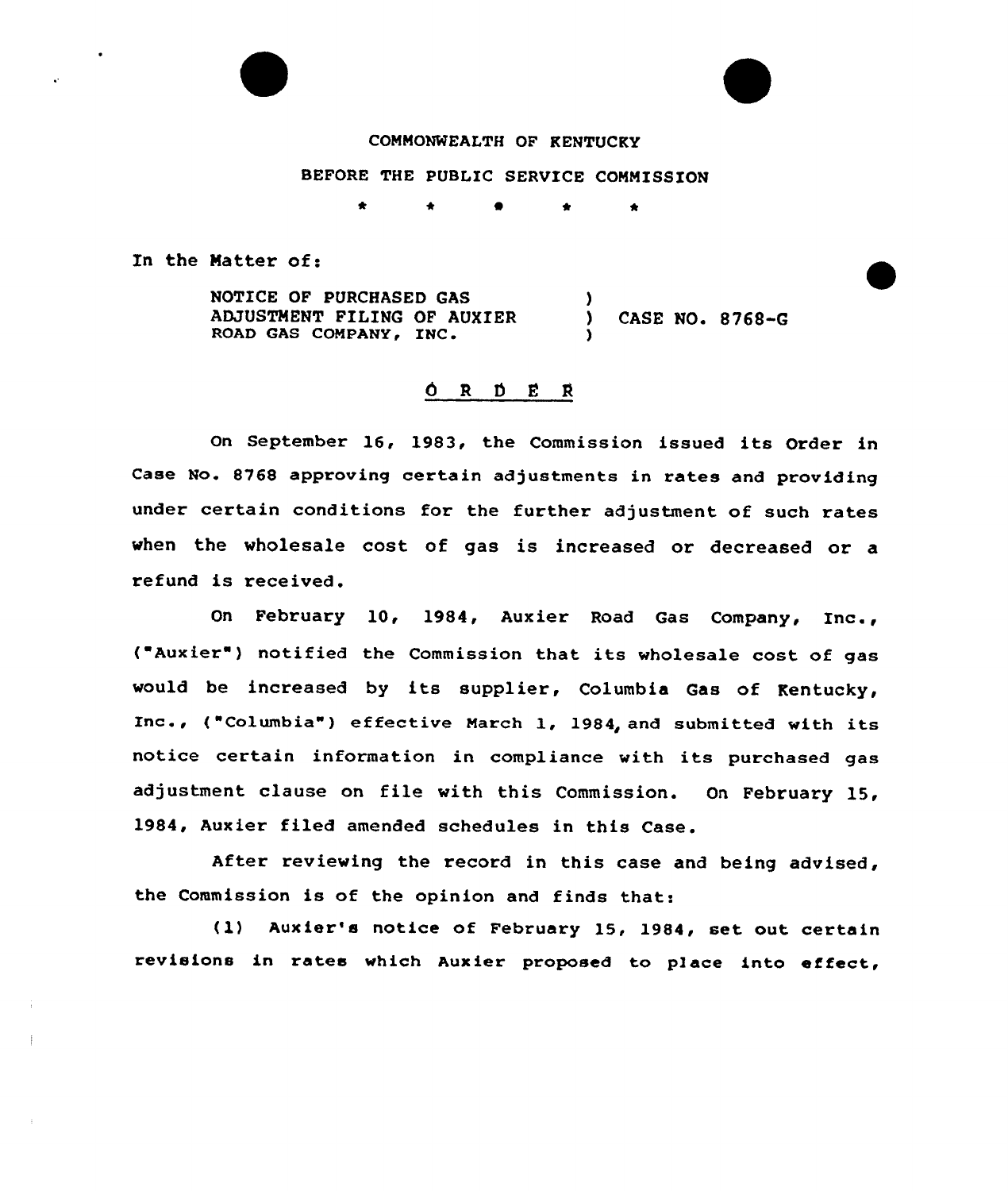said rates being designed to pass on the wholesale increase in price from its supplier in the amount of  $$1,582$  or 2.5 cents per Mcf.

(2) . Auxier''s wholesale cost of gas will be increased by Columbia effective March 1, 1984.

(3) Auxier's adjustment in rates under the purchased gas adjustment provisions approved by the Commission in its Order in Case No. 8768 dated September 16, 1983, is fair, just and reasonable and in the public interest and should be effective with gas supplied on and after March 1, 1984, subject to refund. This adjustment is subject to refund because Columbia's ratos are subject to refund .

IT IS THEREFORE ORDERED that the rates in the Appendix to this Order be and they hereby are authorized effective with gas supplied on and after March 1, 1984, subject to refund.

IT IS FURTHER ORDERED that within 30 days of the date of this Order Auxier shall file with this Commission its revised tariffs setting out the rates authorized herein.

Done at Frankfort, Kentucky, this 24th day of February, 1984.

PUBLIC SERVICE COMMISSION Vike Comm<sub>1</sub>

ATTEST:

Secretary